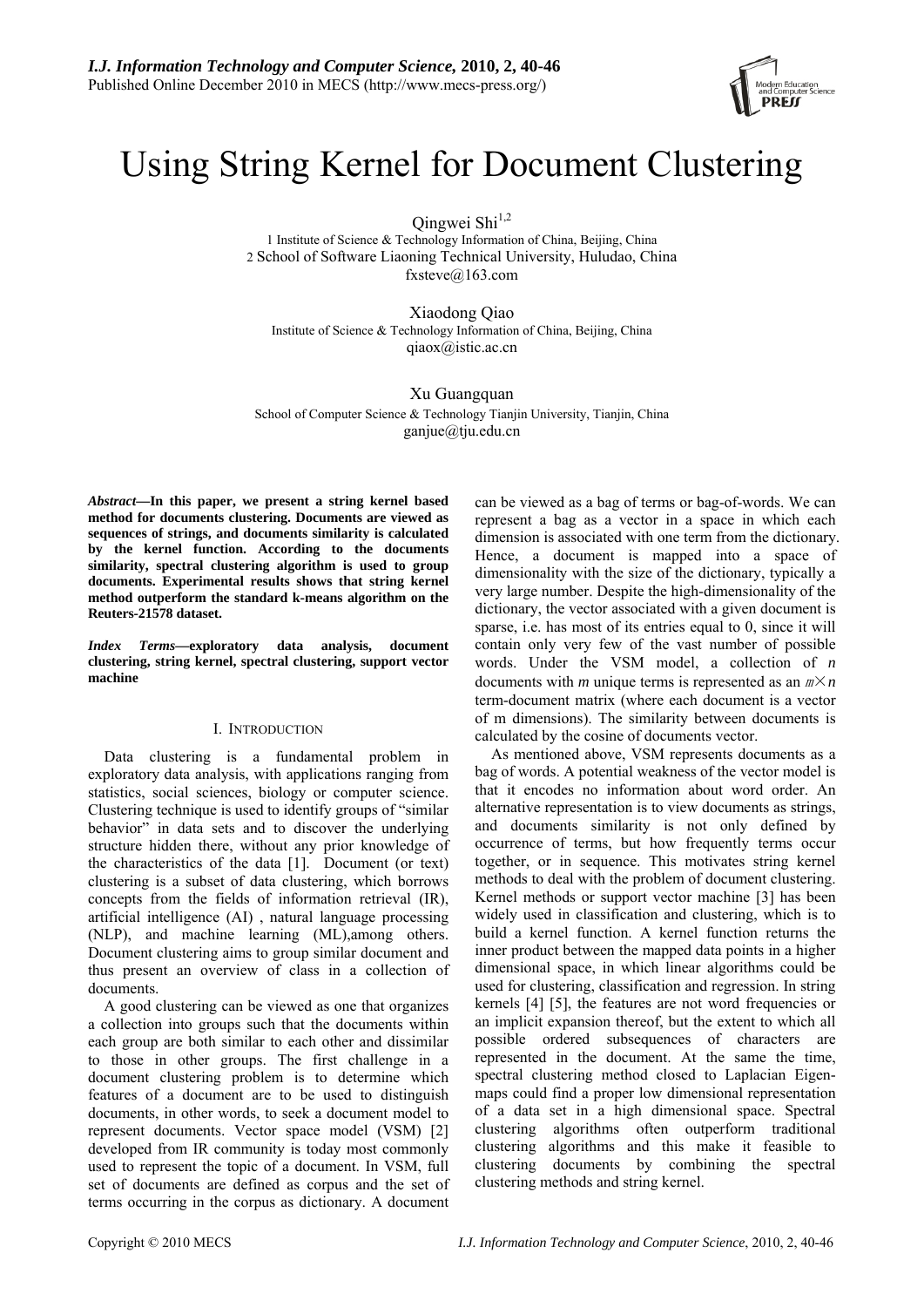In this paper, we use the string kernel to process documents as sequences of words. Documents similarity is calculated by the kernel function, and spectral clustering method is employed to clustering the documents according to the kernel matrix. To validate the performance of our method, we compare with the kmeans clustering technique on the well know Reuters-21578 data set.

The rest of this paper is organized as follows. In section II, we introduce the string kernel model to represents the documents. Section III presents spectral clustering method to clustering documents according to the kernel matrix. The simulation setup and experimental results are presented in section IV. Finally, we conclude the paper in section V.

## II. STRING KERNEL FOR DOCUMENTS

Kernels have been developed to compute the inner product between images of strings in high-dimensional feature spaces using dynamic programming techniques. The use of kernels on strings, and more generally on structured objects, makes it possible for kernel methods to operate in a domain that traditionally has belonged to syntactical pattern recognition, in this way providing a bridge between that field and statistical pattern analysis.

In this section we consider the problem of embedding two sequences in a high-dimensional space in such a way that their relative distance in that space reflects their similarity and that the inner product between their images can be computed efficiently. we describe a string kernel for documents clustering. Documents are treated as a sequence of words. Documents similarity is measured by the number of (possibly non-contiguous) matching subsequences shared by two documents. The assumption is that the more substrings documents contained in common, the more similar they are. Such substrings do not need to be contiguous, and the degree of contiguity of one such substring in a document determines how much weight it will have in the comparison In order to deal with non-contiguous substrings, it is necessary to introduce a decay factor  $\lambda \in (0, 1)$  (see (1) for more details) that can be used to weight the presence of a certain feature in a text.

We now describe the primary definition of Strings, alphabets and substrings for string kernel as bellows.

Definition 1 (Strings and alphabets) An alphabet  $\Sigma$  is a finite collection of symbols called characters. A string is a finite sequence  $u = (u_1, u_2, \ldots, u_r)$  of characters from an alphabet  $\Sigma$ . The symbol  $\Sigma^*$  denotes the set of all strings of any length, i.e.,  $\sum_{i=1}^{k} \sum_{j=1}^{i} \sum_{i=1}^{i}$  . The number |u| of symbols in a string  $u \in \Sigma^*$  is called the length of the string. Given two strings  $u \in \Sigma^*$  and  $v \in \Sigma^*$ , the symbol  $uv=(u_1,...,u_{|u|}, v_1,...,v_{|v|})$  denotes the concatenation of the two strings.

Definition 2 (Subsequences and substrings) Given a string  $u \in \Sigma^*$  and an index vector  $i = (i_1, ..., i_r)$  such that  $1 \leq i_1 \leq i_r \leq |u|$ , we denote by *u[i]* the subsequence  $(u_{i_1},...,u_{i_r})$ . The index vector  $(1,...,r)$  is abbreviated by *1*: *r*. Given two strings  $v \in \Sigma^*$  and  $u \in \Sigma^*$  where  $|u| \ge |v|$  we define the index set  $I_{u,v} = {i : i(i+|v|-1)|i \in \{1,...,|u|-|v|+1\}}$ , i.e., the set of all consecutive sequences of length *|v|* in *|u|*. Then the string  $\nu$  is said to be a substring of  $\mu$  if there exists an index vector  $i \in I_{v,u}$  such that  $v=u[i]$ . The length *l(i)* of an index vector is defined by  $i_{|v|} - i_1 + 1$ , i.e., the total extent of the subsequence (substring)  $v$  in the string *u*.

Definition 3 (All-subsequences kernel)

The feature space associated with the embedding of the all-subsequences kernel is indexed by  $I = \Sigma^*$ , with the embedding given by

$$
\phi_u(s) = \left|\{i : u = s(i)\}\right|, u \in I
$$

that is, the count of the number of times the indexing string *u* occurs as a subsequence in the string *s*. The associated kernel is defined by

$$
k(s,t) = \langle \phi(s), \phi(t) \rangle = \sum_{u \in \Sigma} \phi_u(s) \phi_u(t)
$$

An explicit computation of this feature map will be computationally infeasible even if we represent  $\phi_u(s)$  by a list of its non-zero components, since if  $/s = m$  we can expect of the order of

$$
\min\!\!\left(\!\binom{m}{k}\!,\!|\Sigma|^k\right)
$$

distinct subsequences of length *k*. Hence, for  $m > 2 |\Sigma|$ the number of nonzeroentries considering only strings *u*  of length  $m/2$  is likely to be at least  $\sum \lfloor m^2 \rfloor$ , which is exponential in the length *m* of the string *s*.

All the kernels can be defined by an explicit embedding map from the space of all finite sequences over an alphabet  $\Sigma$  to a vector space *F*. The coordinates of *F* are indexed by a subset *I* of strings over  $\Sigma$ , that is by a subset of the input space. In some cases *I* will be the set  $\Sigma^p$  of strings of length *p* giving a vector space of dimension  $|\Sigma|^p$ , while in others it will be the infinitedimensional space indexed by  $\Sigma^*$ . As usual we use  $\phi$  to denote the feature mapping

$$
\phi\colon s\,{\mapsto}\, (\phi(s))_{u\in I} \in F
$$

For each embedding space F, there will be many different maps  $\phi$  to choose from. For example, one possibility is to set the value of the coordinate  $\phi$ <sup>*u*</sup> (s) indexed by the string u to be a count of how many times u occurs as a contiguous substring in the input string s, while another possible choice is to count how many times *u* occurs as a (non-contiguous) subsequence. In this second case the weight of the count can also be tuned to reflect how many gaps there are in the different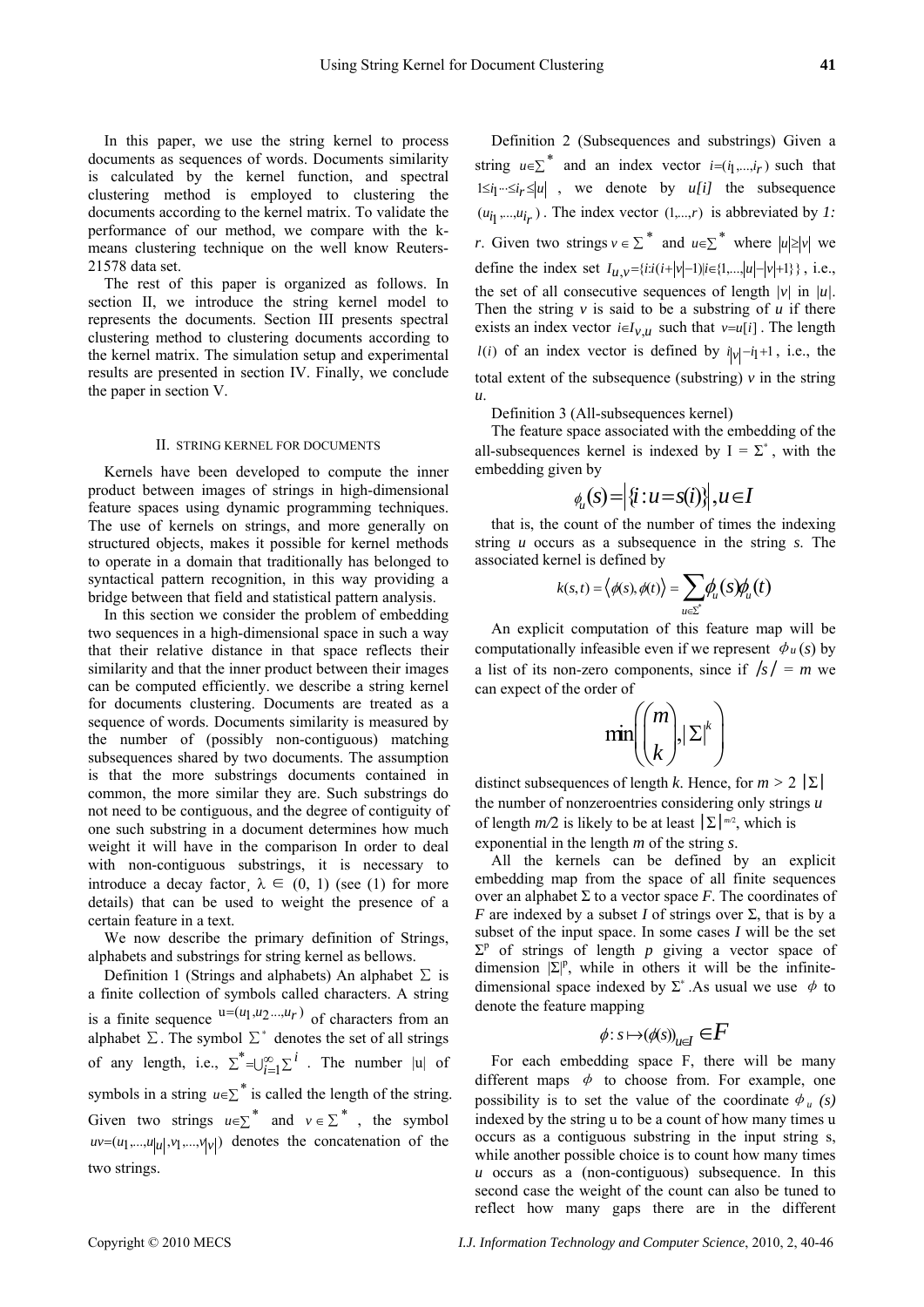occurrences. We can also count approximate matches appropriately weighting for the number of mismatches.

Kernel methods or support vector machine aim to build a kernel function. A kernel function returns the inner product between the mapped data points in a higher dimensional space, in which linear algorithms could be used for clustering, classification and regression. For the string case, string kernels are defined as a similarity measure between two sequences of characters *s* and *t*. The generic form of string kernels is given by

$$
k_n(s,t) = \sum_{u \in \mathcal{L}} \langle \phi_u(s) \cdot \phi_u(t) \rangle = \sum_{u \in \mathcal{L}} \sum_{i: u \in s[i]} \chi^{l(i)} \sum_{j: u \in l(j)} \chi^{l(j)}
$$

$$
= \sum_{u \in \mathcal{L}} \sum_{i: u \in s[i]} \sum_{j: u \in l(j)} \chi^{l(i) + l(j)}
$$

Where  $\Sigma<sup>n</sup>$  represents the set of all non empty strings and  $\lambda$  is a weight or decay factor which can be chosen to be fixed for all substrings or can be set to a different value for each substring. A direct computation of these features would involve  $O(|\Sigma|^n)$  time and space, and it can be reduced to  $O(n|s||t|)$  depend on recursive algorithms presents as follow.

$$
k_i(s,t) = \sum_{u \in \mathcal{I}^n} \sum_{i: u \in \{i\}} \sum_{j: u \in \{j\}} \lambda^{|s|+|t|-i_1-j_1+2}
$$
  

$$
i = 1, 2, ... n-1
$$

The Recursive computation method of the subsequence kernel is as follow.

$$
K_{0}^{j}(s,t) = 1 \text{ for all } s,t,
$$
  
\n
$$
K_{0}^{j}(s,t) = 0 \text{ if } \min(|s|, |t|) < i,
$$
  
\n
$$
K_{0}^{j}(s,t) = 0 \text{ if } \min(|s|, |t|) < i,
$$
  
\n
$$
K_{0}^{j}(s,t) = \lambda K_{j}^{j}(s,t) + \sum_{j:t_{j}=x} K_{j-1}^{j}(s,t[1:j-1])\lambda^{[t-j+2]}
$$
  
\n
$$
i = 1,2,...n-1
$$

$$
K_{0}(sx,t) = K_{i}(s,t) + \sum_{j:t_{j}=x} \mathbf{K}_{i-1}^{j}(s,t[1:j-1])\lambda^{2}
$$

For the bias problem of documents length, we use (1) to normalize the feature vectors in the document feature space.

$$
\hat{K}(s,t) = \langle \hat{\phi}(s) \cdot \hat{\phi}(t) \rangle = \left\langle \frac{\phi(s)}{\|\phi(s)\|} \cdot \frac{\phi(t)}{\|\phi(t)\|} \right\rangle
$$

$$
= \frac{1}{\|\phi(s)\| \|\phi(t)\|} \langle \phi(s) \cdot \phi(t) \rangle = \frac{K(s,t)}{\sqrt{K(s,s)K(t,t)}} \tag{1}
$$

We could compare with the similarity of documents by means of the string kernel described above and spectral clustering method can be used with the document similarity matrix.

## III. SPECTRAL CLUSTERING FOR DOCUMENTS

Spectral clustering [6] [7] strongly connects to the graph partitioning problem, which is based on eigende compositions of affinity, dissimilarity or kernel matrices. Let  $X = \{x_1, \ldots, x_n\}$  be the set of patterns to cluster. Starting from X, we can build a complete, weighted undirected graph  $G(V,A)$  having a set of nodes  $V =$  ${v_1, \ldots, v_n}$  corresponding to the n patterns and edges defined through the n  $\times$  n adjacency (also affinity) matrix A. The adjacency matrix for a weighted graph is given by the matrix whose element  $a_{ii}$  represents the weight of the edge connecting nodes i and j. Being an undirected graph, the property  $a_{ii} = a_{ii}$  holds. Adjacency between two patterns can be defined as follows:

$$
a_{ij} = \begin{cases} h(x_i, x_j) & \text{if } i \neq j \\ 0 & \text{otherwise} \end{cases}
$$

The function h measures the similarity between patterns and typically a Gaussian function is used:

$$
h(x_i, x_j) = \exp\left(-\frac{d(x_i, x_j)}{2\sigma^2}\right)
$$

where *d* measures the dissimilarity between patterns and σ controls the rapidity of decay of h. This particular choice has the property that A has only some terms significantly different from 0, i.e., it is sparse.

The degree matrix D is the diagonal matrix whose elements are the degrees of the nodes of G.

$$
d_{ii} = \sum_{j=1}^n a_{ij}
$$

In this framework the clustering problem can be seen as a graph cut problem where one wants to separate a set of nodes  $S \subseteq V$  from the complementary set  $\overline{S} = V \setminus S$ . The graph cut problem can be formulated in several ways depending on the choice of the function to optimize. One of the most popular functions to optimize is the cut:

$$
cut(S,\overline{S}) = \sum_{v_i \in S, v_j \in \overline{S}}^n a_{ij}
$$

It is easy to verify that the minimization of this objective function favors partitions containing isolated nodes. To achieve a better balance in the cardinality of S and  $\overline{S}$  it is suggested to optimize the normalized cut

$$
Ncut(S, \overline{S}) = cut(S, \overline{S}) \left( \frac{1}{assoc(S, V)} + \frac{1}{assoc(\overline{S}, V)} \right)
$$

where the association assoc $(S, V)$  is also known as the volume of S<sup>-</sup>

$$
assoc(S, V) = \sum_{v_i \in S, v_j \in \overline{S}}^{n} a_{ij} \equiv vol(S) = \sum_{v_i \in S}^{n} a_{ii}
$$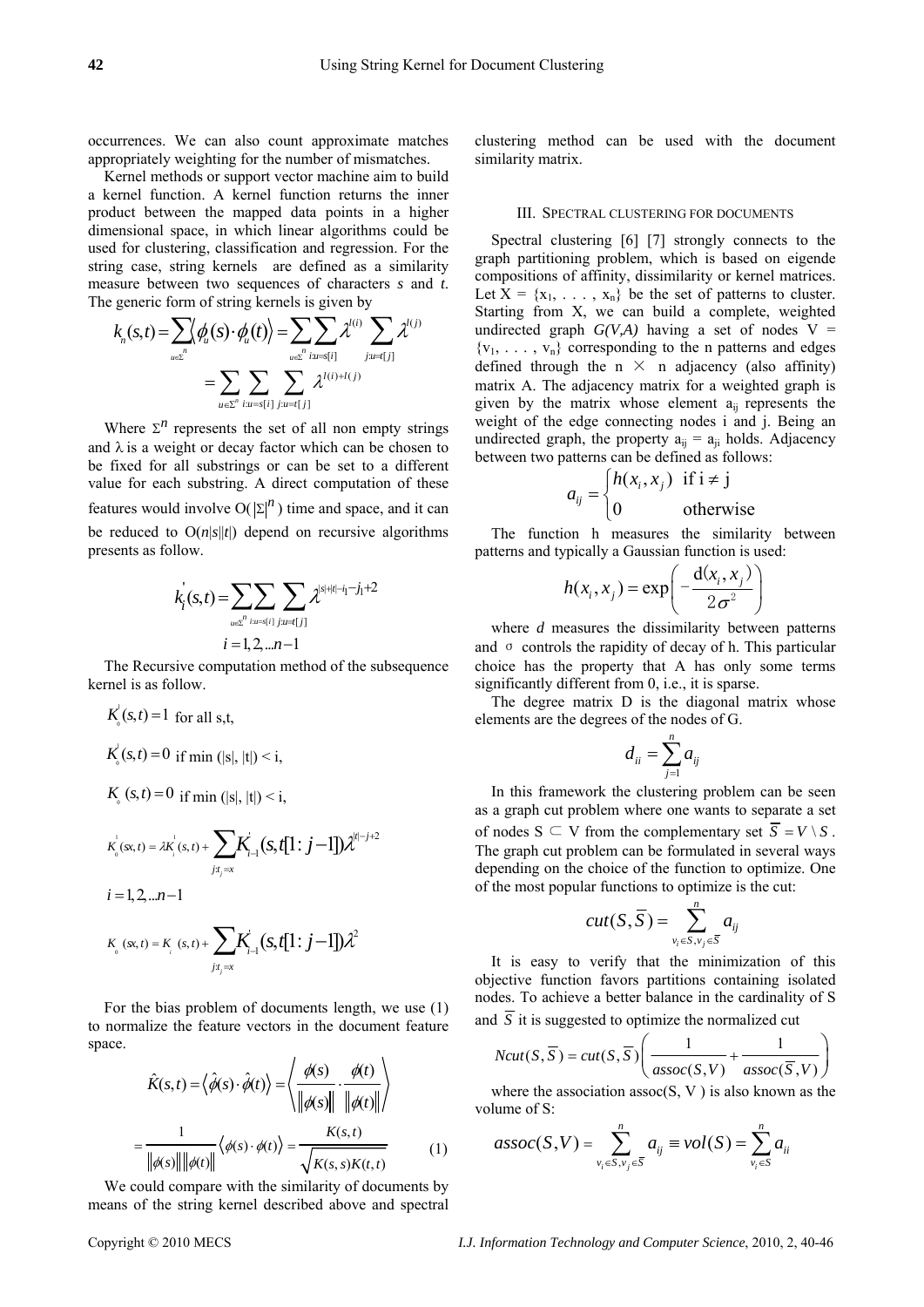The complexity in optimizing these objective functions is very high and for this reason it has been proposed to relax it by using spectral concepts of graph analysis. This relaxation can be formulated by introducing the Laplacian matrix:

$$
L = D - A
$$

which can be seen as a linear operator on G. In addition to this definition of Laplacian there are alternative definitions:

- Normalized Laplacian  $L_N = D^{-1/2} L D^{-1/2}$
- Generalized Laplacian  $L_G = D^{-1}L$
- Relaxed Laplacian  $L_{\rho} = L \rho D$

Each definition is justified by special properties desirable in a given context. The spectral decomposition of the Laplacian matrix can give useful information about the properties of the graph. In particular it can be seen that the second smallest eigenvalue of L is related to the graph cut and the corresponding eigenvector can cluster together similar patterns.

Spectral approach to clustering has a strong connection with Laplacian Eigenmaps. The dimensionality reduction problem aims to find a proper low dimensional representation of a data set in a high dimensional space. In each node in the graph, which represents a pattern, is connected just with nodes corresponding to neighboring patterns and the spectral decomposition of the Laplacian of the obtained graph permits to find a low dimensional representation of X. The authors point out the close connection with spectral clustering and Local Linear Embedding providing theoretical and experimental validations.

# *A. Shi and Malik algorithm*

The algorithm proposed by Shi and Malik.[7] applies the concepts of spectral clustering to image segmentation problems. In this framework each node is a pixel and the definition of adjacency between them is suitable for image segmentation purposes. In particular, if  $x_i$  is the position of the i-th pixel and  $f_i$  a feature vector which takes into account several of its attributes, they define the adjacency as: 2

$$
a_{ij} = \exp(-\frac{\left\|f_i - f_j\right\|^2}{2\sigma^2}) \cdot \begin{cases} \exp(-\frac{\left\|x_i - x_j\right\|^2}{2\sigma^2}) & \text{if } \left\|x_i - x_j\right\| < R\\ 0 & \text{otherwise} \end{cases}
$$

Here R has an influence on how many neighboring pixels can be connected with a pixel, controlling the sparsely of the adjacency and Laplacian matrices. They provide a proof that the minimization of  $Ncut(S, \overline{S})$  can be done solving the eigenvalue problem for the normalized Laplacian  $L_N$ . In summary, the algorithm is composed of these steps:

1. Construct the graph G starting from the data set X calculating the adjacency between patterns

2. Compute the degree matrix D

3. Construct the matrix  $L_N = D^{-1/2} L D^{-1/2}$ 

4. Compute the eigenvector  $e_2$  associated to the second smallest eigenvalue  $\lambda_2$ 

5. 
$$
D^{-1/2}e_2
$$
 Use segment G

In the ideal case of two non connected subgraphs,  $D^{-1/2}$  *e*<sub>2</sub> assumes just two values; this allows to cluster together the components of  $D^{-1/2}e_2$  with the same value. In a real case the splitting point must be chosen to cluster the components of  $D^{-1/2}e_2$  and the authors suggest to use the median value, zero or the value for which the clustering gives the minimum Ncut. The successive partitioning can be made recursively on the obtained subgraphs or it is possible to use more than one eigenvector.

## *B. Ng, Jordan and Weiss algorithm*

The algorithm that has been proposed by Ng et al. [23] uses the adjacency matrix A as Laplacian. This definition allows to consider the eigenvector associated with the largest eigenvalues as the "good" one for clustering. This has a computational advantage since the principal eigenvectors can be computed for sparse matrices efficiently using the power iteration technique. The idea is the same as in other spectral clustering methods, i.e., one finds a new representation of patterns on the first k eigenvectors of the Laplacian of the graph.

The algorithm is composed of these steps:

1. Compute the affinity matrix  $A \in \mathbb{R}^{n \times n}$ :

$$
a_{ij} = \begin{cases} h(x_i, x_j) & \text{if } i \neq j \\ 0 & \text{otherwise} \end{cases}
$$

2. Construct the matrix D

3. Compute a normalized version of A, defining this Laplacian:

$$
L = D^{-1/2}AD^{-1/2}
$$

4. Find the k eigenvectors  $\{e_1, \ldots, e_k\}$  of L associated to the largest eigenvalues  $\{\lambda_1, \ldots, \lambda_k\}.$ 

5. Form the matrix Z by stacking the k eigenvectors in columns.

6. Compute the matrix Y by normalizing each of the Z's rows to have unit length:

$$
y_{ij} = \frac{z_{ij}}{\sum_{r=1}^{k} z_{ir}^2}
$$

In this way all the original points are mapped into a unit hyper sphere.

7. In this new representation of the original n points apply a clustering algorithm that attempts to minimize distortion such as K-means.

As a criterion to choose σ they suggest to use the value that guarantees the minimum distortion when the clustering stage is performed on Y . They tested this algorithm on artificial data sets showing the capability of the algorithm to separate nonlinear structures.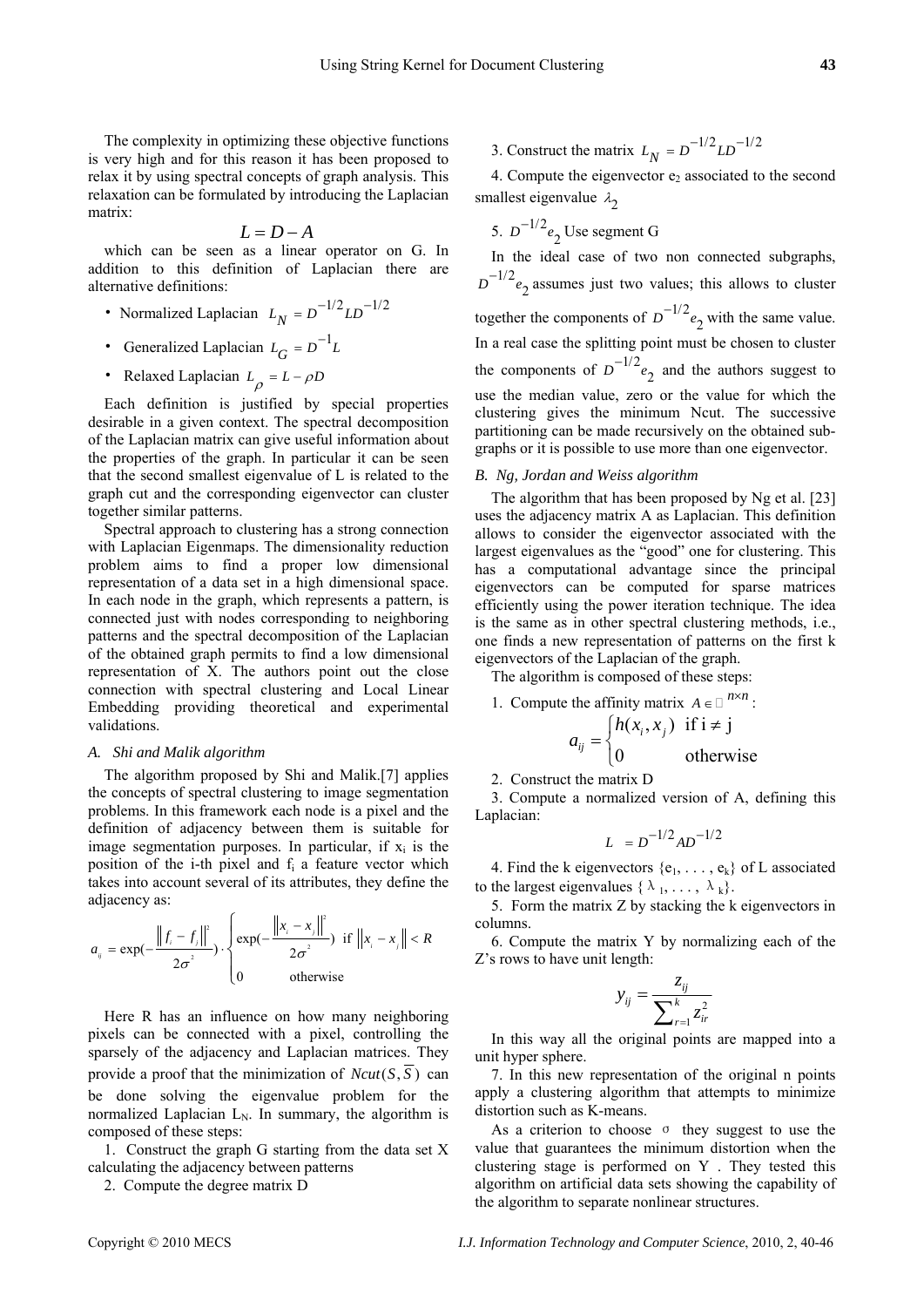In our case we use a string kernel to define the similarity between two documents and construct the kernel matrix. The data is then embedded into the subspace of the largest eigenvectors of the normalized kernel matrix. Supposed that the similarity of two documents is  $s_{ii} = s(x_i, x_j)$ , the spectral clustering algorithm is as follows.

Input: Similarity matrix  $S \in \mathbb{R}^{n \times n}$ , number k of clusters to construct.

1. Compute the diagonal degree matrix *D* with elements:

 $d_i = \sum_{j=1}^n s_{ij}$ 

2. Compute the unnormalized Laplacian *L*. *L*=D-S

3. Compute the first *k* eigenvectors  $u_1, u_2, \ldots, u_k$  of *L*.

4. Let  $U \in \mathbb{R}^{n \times k}$  be the matrix containing the vectors  $u_1$ ,  $u_2, \ldots, u_k$  as columns.

5. For  $i = 1,..., n$ , let  $y_i \in \mathbb{R}^k$  be the vector corresponding to the *i*-th row of *U*

6. Cluster the points  $(y_i)_{i=1,\dots,n}$  in  $R_k$  with the k-means algorithm into clusters  $C_1, \ldots, C_k$ .

Output: Clusters  $A_1, \ldots, A_k$ , with  $A_i = \{j | y_j \in C_i\}$ .

# IV. SIMULATION RESULTS

# *A. Data Set*

The Reuters-21578 dataset [8] contains stories for the Reuters news agency. It is currently one of the most widely used datasets for text categorization research. In our experiments we used a subset of the Reuters dataset so that the computation of a full kernel matrix in memory was not a concern. We used the "crude" which contains about 580 documents, the "corn" category which includes 280 documents and a sample of 1100 documents from the "acq" category. Our dataset thus consists of 1720 documents after preprocessing: We removed the stop words that occur in a stop list and any empty documents and convert all characters to lower case. We also removed punctuation and white space and performed stemming on the documents.

### *B. Experimental Setup*

We perform clustering on the dataset using the kmeans and spectral clustering methods with the kernlab package in R. In order to learn more about the effect of the string kernels hyper-parameters on the clustering results we run the clustering algorithms over a range of the length parameter n which controls the length of the strings compared in the two character sets and the decay factor  $\lambda$ . We study the effects of the parameters by keeping the value of the decay parameter  $\lambda$  fixed and varying the length parameter. Note that for each parameter set a new kernel matrix containing different information has to be computed. We use values from  $n =$ 3 to n = 14 for the length parameter and  $\lambda = 0.2$ ,  $\lambda = 0.5$ and  $\lambda = 0.8$  for the decay factor.

We also use both the string (or spectral) and the full string kernel and normalize in order to remove any bias introduced by document length. We thus use a new

embedding  $\hat{\phi} = \frac{\phi(s)}{s}$  $\left( s\right)$ *s*  $\hat{\phi} = \frac{\phi(s)}{\|\phi(s)\|}$  which gives rise to the kernel:

$$
\hat{K}(s,s') = \langle \hat{\phi}(s) \cdot \hat{\phi}(s') \rangle = \left\langle \frac{\phi(s)}{\|\phi(s)\|} \cdot \frac{\phi(s')}{\|\phi(s')\|} \right\rangle
$$

$$
= \frac{1}{\|\phi(s)\| \|\phi(s')\|} \langle \phi(s) \cdot \phi(s') \rangle = \frac{K(s,s')}{\sqrt{K(s,s)K(s',s')}}
$$

For the classical k-means method we create a term document matrix of the term frequencies and also an inverse term frequencies matrix.

## *C. Performance measure*

We evaluate the performance of the various clustering techniques using the recall rate which is a typical measure for evaluating the performance of a clustering algorithm when the actual labels of the clustered data are known. Given a discovered cluster  $\gamma$  and the associated reference cluster  $\Gamma$ , recall R is defined as:

$$
R = \frac{\sum_{\Gamma=1}^{k} n_{\gamma} \Gamma}{\sum_{\Gamma=1}^{k} n_{\Gamma}}
$$

where  $n_{\gamma} \Gamma$  is the number of documents from reference cluster  $\Gamma$  assigned to cluster  $\gamma$ ,  $n_{\Gamma}$  is the total number of documents in cluster Γ .

### *D. Results*

The main goal of these experiments is to establish if kernel methods along with string kernels are an available solution for grouping a set of text documents. From the experiments we run it became obvious that the  $\lambda$ parameter influences the performance only minimally and thus we chose to look at the results in relation to the string length kernel parameter which seems to have a more profound influence on the performance of the kernel-based clustering methods. The performance of the k-means clustering method is also very similar with both the simple document matrix and the inverse frequency document matrix.

Fig. 1 shows the average recall rate over 10 runs for the spectral clustering methods, and the k-means method with the full string kernel compared to the reference recall rate of the inverse term document matrix clustered with a simple k-means algorithm. The plot shows that the spectral method fail to improve over the performance of the standard k-means clustering technique. We also note that the spectral clustering technique provides very stable results. This can be attributed to the fact that the projection of the data into the eigenspace groups the data into tight clusters which are easy to separate with a standard clustering technique.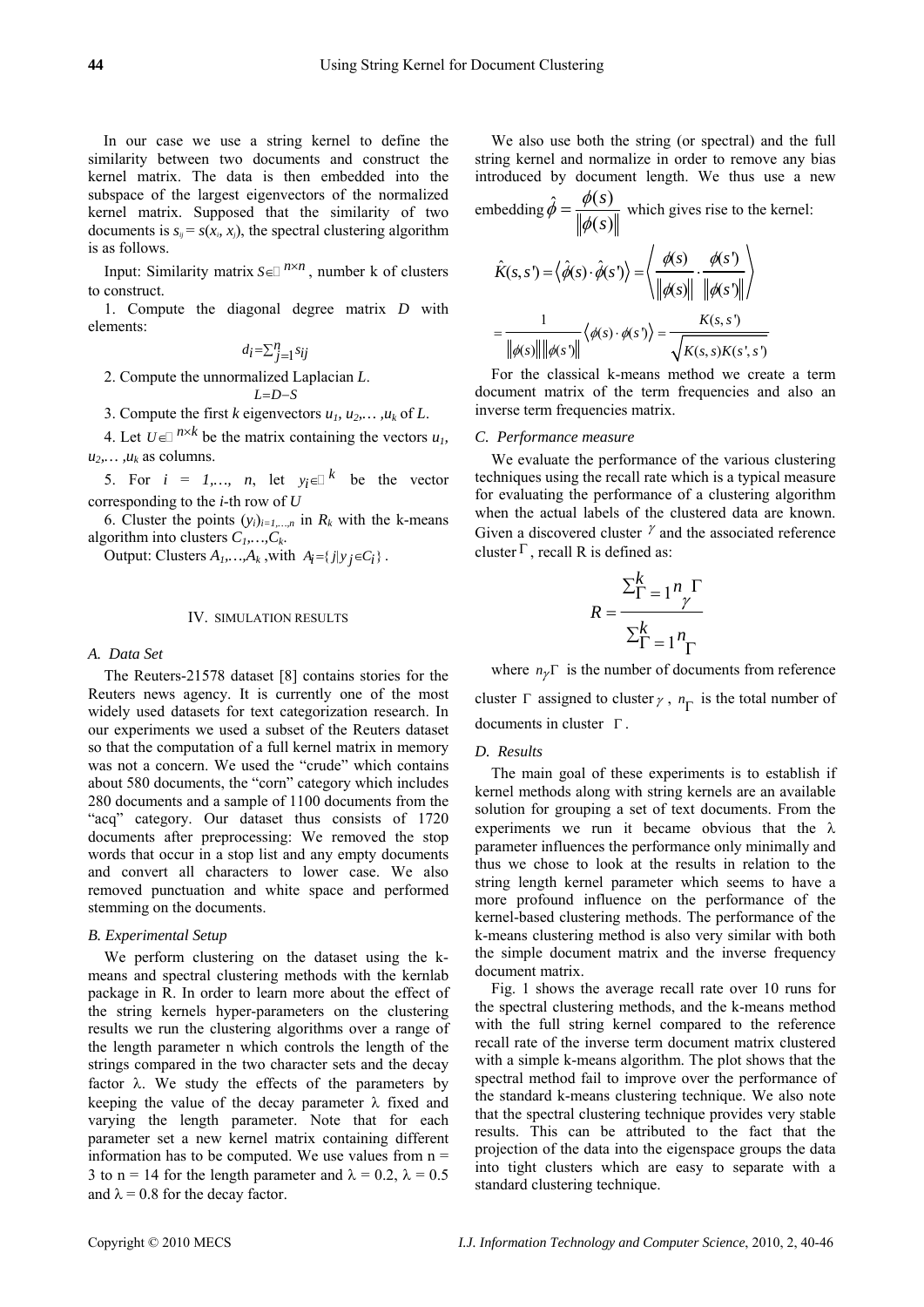

Figure 1. Note how the caption is centered in the column.

Fig. 2 shows the recall rate of the spectral clustering method with a string kernel averaged over 10 runs compared to the standard k-means clustering results. This is clearly the best performing clustering method for this set of text documents and also exhibits some interesting behavior. For rather small lengths of substrings considered (3, 4, 5) the performance seems to increase monotonically and at the value of 6 hits a threshold. For the range of values between 6 and 10 the performance increase is much smaller and for the value of 10 the highest recall rate of 0.927 is reached. For higher values of the length parameter the performance drops sharply only to increase again for a string length value of 14. Again this method is very stable and exhibits minimal variance.

We also evaluated the methods in terms of running time. The experiments run on a Linux machine with a 2.6



Figure 2. Note how the caption is centered in the column.

GHz Pentium 4 CPU. Table 1 provides the running time for the calculation of a full kernel matrix and the running time for the clustering methods. Note that the running time for the kernel-based clustering methods is the time needed to cluster data with a precomputed kernel matrix.

From the results it is clear that most of the computing time is spend on the calculation of the kernel matrix.

TABLE I. TIMIE FOR CLUSTER METHODS

| <b>Methods</b>             | <b>Time</b>      |
|----------------------------|------------------|
| Kernel matrix calculations | 2 <sub>h</sub>   |
| spectral clustering        | $20 \text{ sec}$ |
| k-means                    | $40 \text{ sec}$ |

## V. CONCLUSIONS

In this paper, we present a document clustering methods combined with the string kernel and spectral clustering algorithm. Experiments on the Reuters-21578 dataset show that this method outperforms the standard kmeans method in recall rate with a proper string length.

One drawback of the kernel based methods is the time on which spend the computation of the kernel matrix. A suffix tree based implementation of the string kernels as in [11][12] [18] could provide a solution to this issues.

## ACKNOWLEDGMENT

This work was supported by the foundation of department of education of liaoning province under grant No. L2010168.

#### **REFERENCES**

- [1] A.K. Jain, M.N. Murty, and P.J. Flynn, *Data clustering: a review,* ACM computing surveys, vol.31, September 1999, pp. 264-323.
- [2] G. Salton, A. Wong, and C. S. Yang, *A vector space model for automatic indexing,* Communications of the ACM, vol.18, November 1975, pp.613-620.
- [3] I. S. Jacobs and C. P. Bean, *Fine particles, thin films and exchange anisotropy,* in *Magnetism*, vol. III, G. T. Rado and H. Suhl, Eds. New York: Academic, 1963, pp. 271– 350.
- [4] N. Cristianini and J. Shawe-Taylor, *An introduction to Support Vector Machines,* Cambridge University Press, Cambridge, UK, 2000.
- [5] H. Lodhi, N. Cristianini, J. Shawe-Taylor, and C. Watkins, *Text classication using string kernel,* The Journal of Machine Learning Research, vol.2, MIT Press Cambridge, MA, USA, 2001, pp.419-444.
- [6] J. Shawe-Taylor and N. Cristianini, *Kernel methods for pattern analysis,* Cambridge University Press, Cambridge, UK, 2004.
- [7] J. Shi and J. Malik, *Normalized cuts and image segmentation,* Transactions on Pattern Analysis and Machine Intelligence, vol.22, 2000, pp.888–905.
- [8] U. von Luxburg, *A tutorial on spectral clustering,*  Statistics and Computing, vol.17, Springer, 2007, pp.395- 416.
- [9] David Lewis. Reuters-21578 text categorization test collection, 1997